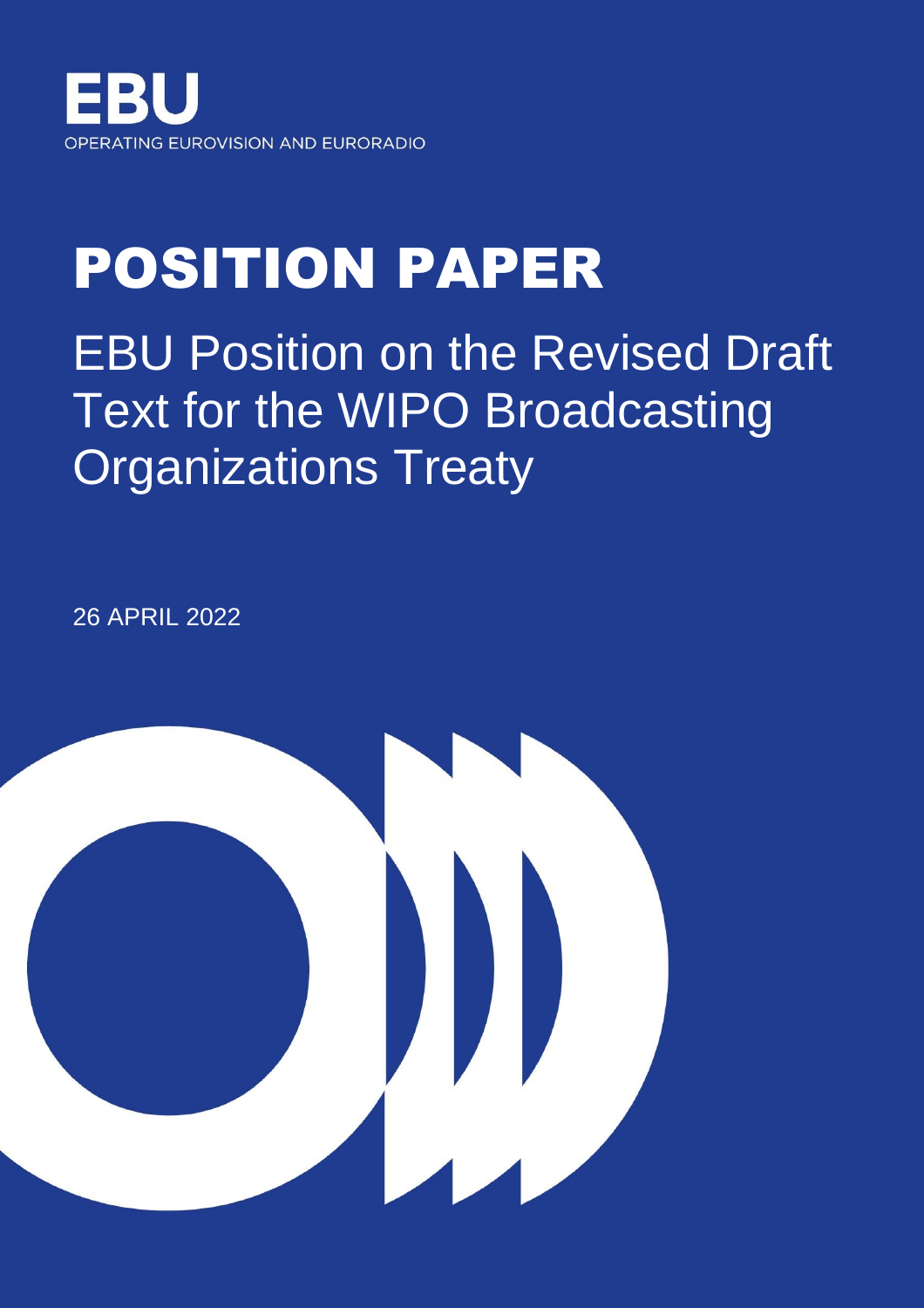# **European Broadcasting Union position paper on the Revised Draft Text for WIPO Broadcasting Organizations Treaty**

*Please note that the position below is complementary to, and should not be understood as a substitute for, any EBU Member's position.*

The European Broadcasting Union (EBU), which represents public service media organizations in Europe, greatly supports the work of the World Intellectual Property Organization (WIPO) and the WIPO Standing Committee on Copyright and Related Rights (SCCR) in view of adopting a WIPO Broadcasting Organizations Treaty.

The adoption of a WIPO Broadcasting Organizations Treaty would harmonise internationally the protection granted to broadcasting organizations by setting minimum standards. It would be an effective anti-piracy instrument to protect programme-carrying signals on a global scale.

The Revised Draft Text for the WIPO Broadcasting Organizations Treaty (SCCR/42/3) aims at providing a clear, simple, and future-proof approach against the unauthorised or unlawful use of broadcasting organizations' programme-carrying signals, both on a domestic and international level. It is however paramount that the flexibility and the two-tier level protection provided in the proposed text remain balanced without weakening the protection granted.

The EBU and its Members are of the opinion that the Revised Draft Text for the WIPO Broadcasting Organizations Treaty covers the principles necessary for the legal protection of programme-carrying signals; and, therefore, could serve as a basis for finalising the text of the WIPO Broadcasting Organizations Treaty in view of convening a Diplomatic Conference for the adoption of said treaty.

In this context, they call upon WIPO Member States (i) to reach consensus on key outstanding issues, (ii) to improve the Revised Draft Text for the WIPO Broadcasting Organizations Treaty in dedicated meetings, (iii) to finalise the text of a WIPO Broadcasting Organizations Treaty by the end of the year 2022, and (iv) to circulate the finalised text amongst SCCR delegations for final adoption in plenary in early 2023, enabling the WIPO General Assembly to convene a Diplomatic Conference in late 2023.

\_\_\_\_\_\_\_\_\_\_\_\_\_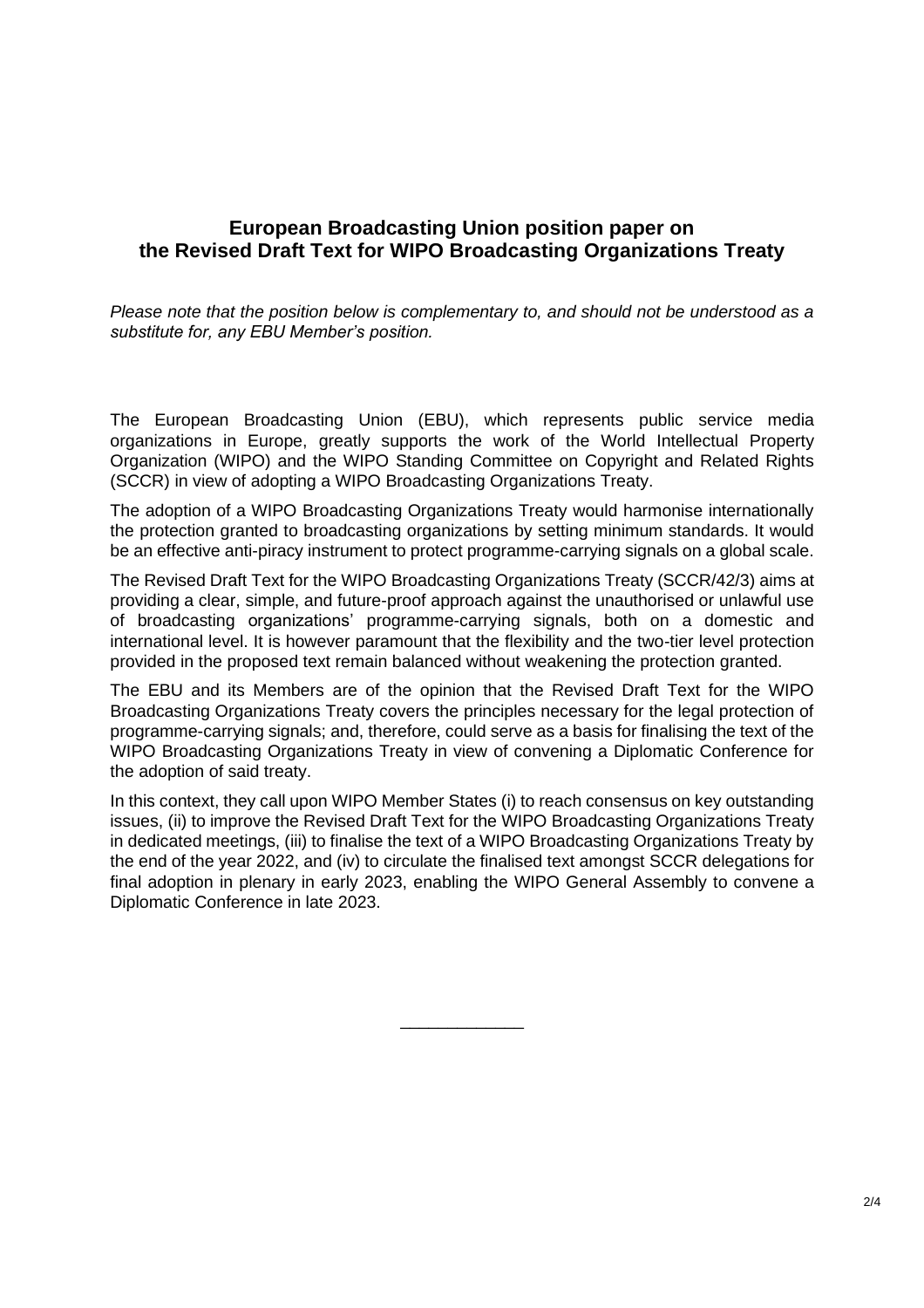Broadcasting is a fast-moving sector. It is important that the WIPO Broadcasting Organizations Treaty takes account of the way in which audiences consume broadcasting organizations' services today, and protects such organizations in the future. In particular, audiences are increasingly consuming these services online, often in addition to and sometimes instead of traditional broadcast distribution. As a result, broadcasting organizations are evolving their services to meet audiences' needs, for example:

- 'Premiering' content online and on-demand first, before it is made available in linear broadcast services;
- Offering linear services by way of online streams, in addition to traditional broadcast distribution;
- Offering online-only services (*e.g*., video-on-demand (VOD) and online channels).

The EBU and its Members believe that the benefits of the protection offered by the WIPO Broadcasting Organizations Treaty should be available irrespective of the method by which services are delivered by broadcasting organizations.

To strengthen the Revised Draft Text for the WIPO Broadcasting Organizations Treaty, the EBU and its Members would like to make some remarks on the following aspects:

# **1. Article 2 – Definitions**

#### **Broadcasting**

The proposed technology neutral definition of broadcasting is welcome. In view of the rapid technology developments, it is paramount that both transmission by wire and wireless transmissions are covered.

Moreover, the notion of 'computer network' may require further clarification in order to ensure the inclusion of modern and developing tools to distribute programme-carrying signals irrespective of the interpretation of such notion (*e.g*., open network, secured environment, or others).

#### **Broadcasting organization**

The proposed definition of 'broadcasting organization' follows a traditional approach of the activities carried out by broadcasting organizations. However, in the event that broadcasting organizations fully<sup>1</sup> or partly offer existing or new services online in line with the needs of the audience, one recommends clarifying that they would still be covered by the proposed definition of 'broadcasting organization' and benefit from the protection granted under the WIPO Broadcasting Organizations Treaty - provided that they meet the characteristics of Article 2(d), *i.e*. that they take the initiative and editorial responsibility for broadcasting.

<sup>1</sup> For example, if the frequencies (spectrum) allocated to broadcasting organizations are reallocated to other players (*e.g*., broadband operators).